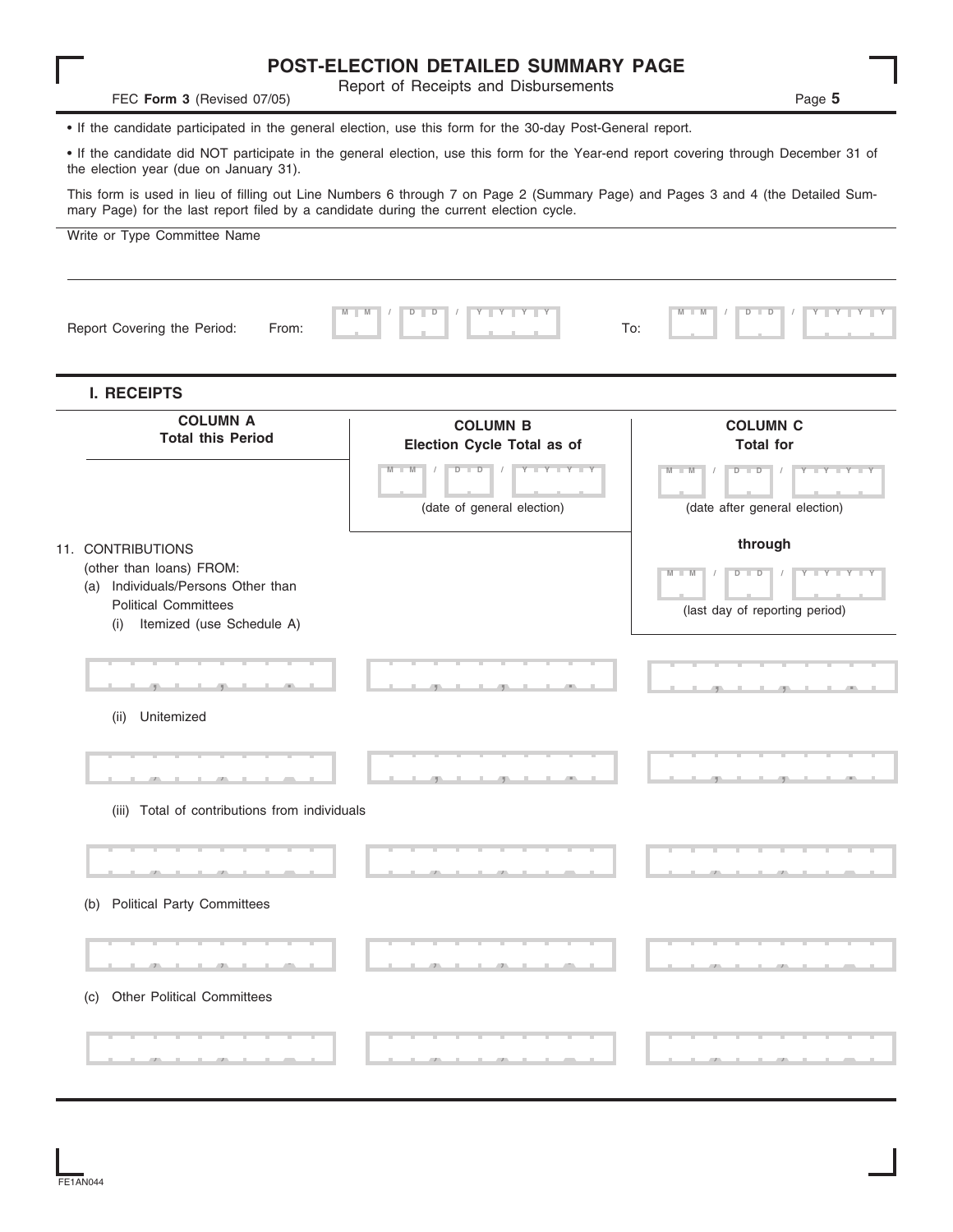|                                                                                     | <b>POST-ELECTION DETAILED SUMMARY PAGE</b>                                                               |                                                                                                                                      |
|-------------------------------------------------------------------------------------|----------------------------------------------------------------------------------------------------------|--------------------------------------------------------------------------------------------------------------------------------------|
| FEC Form 3 (Revised 1/01)                                                           | Report of Receipts and Disbursements                                                                     | Page 6                                                                                                                               |
| <b>COLUMN A</b><br><b>Total this Period</b>                                         | <b>COLUMN B</b><br>Election Cycle Total as of *<br>(date of general election)<br>(* See page 5 for date) | <b>COLUMN C</b><br>Total for * (date after general election)<br>through * (last day of reporting period)<br>(* See page 5 for dates) |
| The Candidate<br>(d)                                                                |                                                                                                          |                                                                                                                                      |
|                                                                                     |                                                                                                          |                                                                                                                                      |
| (e) TOTAL CONTRIBUTIONS (other than loans) (add Lines 11(a)(iii), (b), (c) and (d)) |                                                                                                          |                                                                                                                                      |
|                                                                                     |                                                                                                          |                                                                                                                                      |
| 12. TRANSFERS FROM OTHER AUTHORIZED COMMITTEES                                      |                                                                                                          |                                                                                                                                      |
|                                                                                     |                                                                                                          |                                                                                                                                      |
|                                                                                     |                                                                                                          |                                                                                                                                      |
| 13. LOANS:<br>(a) Made or Guaranteed by the Candidate                               |                                                                                                          |                                                                                                                                      |
|                                                                                     |                                                                                                          |                                                                                                                                      |
| All Other Loans<br>(b)                                                              |                                                                                                          |                                                                                                                                      |
|                                                                                     |                                                                                                          |                                                                                                                                      |
| (c) TOTAL LOANS (add Lines 13(a) and (b))                                           |                                                                                                          |                                                                                                                                      |
|                                                                                     |                                                                                                          |                                                                                                                                      |
|                                                                                     |                                                                                                          |                                                                                                                                      |
| 14. OFFSETS TO OPERATING EXPENDITURES (Refunds, rebates, etc.)                      |                                                                                                          |                                                                                                                                      |
|                                                                                     |                                                                                                          |                                                                                                                                      |
|                                                                                     |                                                                                                          |                                                                                                                                      |
| 15. OTHER RECEIPTS (Dividends, Interest, etc.)                                      |                                                                                                          |                                                                                                                                      |
|                                                                                     |                                                                                                          |                                                                                                                                      |
|                                                                                     |                                                                                                          |                                                                                                                                      |
| 16. TOTAL RECEIPTS (add 11(e), 12, 13(c), 14 and 15)                                |                                                                                                          |                                                                                                                                      |
|                                                                                     |                                                                                                          |                                                                                                                                      |
|                                                                                     |                                                                                                          |                                                                                                                                      |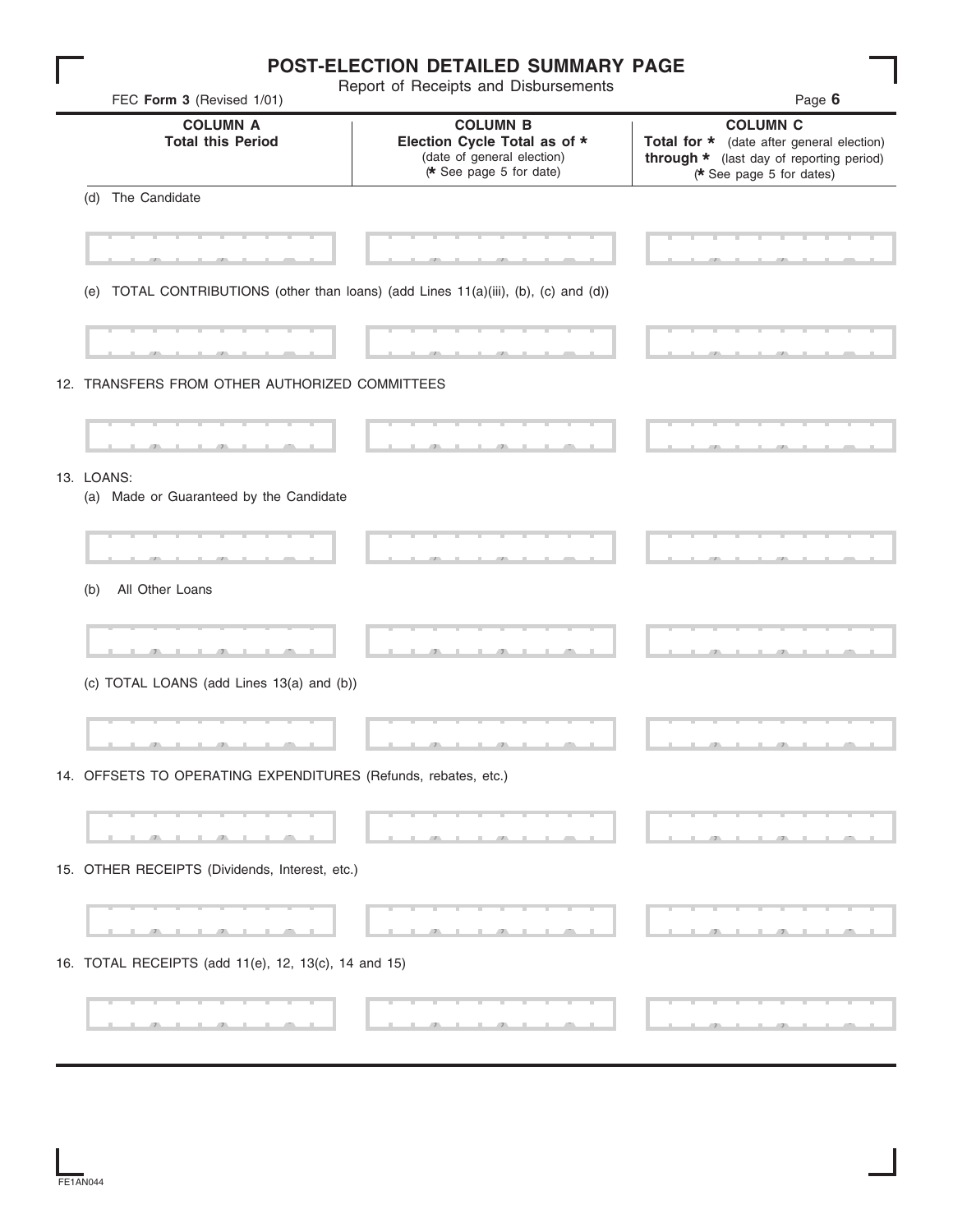|                                                                                             | POST-ELECTION DETAILED SUMMARY PAGE<br>Report of Receipts and Disbursements                              |                                                                                                                                      |
|---------------------------------------------------------------------------------------------|----------------------------------------------------------------------------------------------------------|--------------------------------------------------------------------------------------------------------------------------------------|
| FEC Form 3 (Revised 1/01)                                                                   |                                                                                                          | Page 7                                                                                                                               |
| Write or Type Committee Name                                                                |                                                                                                          |                                                                                                                                      |
|                                                                                             |                                                                                                          |                                                                                                                                      |
| $M - 1$<br>Report Covering the Period:<br>From:                                             | Y TYTTYT<br>$D - I$<br>$\overline{D}$                                                                    | M<br>$D$ $D$<br>Y I Y I Y I Y<br>$\blacksquare$ M<br>To:                                                                             |
| <b>II. DISBURSEMENTS</b>                                                                    |                                                                                                          |                                                                                                                                      |
| <b>COLUMN A</b><br><b>Total this Period</b>                                                 | <b>COLUMN B</b><br>Election Cycle Total as of *<br>(date of general election)<br>(* See page 5 for date) | <b>COLUMN C</b><br>Total for * (date after general election)<br>through * (last day of reporting period)<br>(* See page 5 for dates) |
| 17. OPERATING EXPENDITURES                                                                  |                                                                                                          |                                                                                                                                      |
|                                                                                             |                                                                                                          |                                                                                                                                      |
| 18. TRANSFERS TO OTHER AUTHORIZED COMMITTEES                                                |                                                                                                          |                                                                                                                                      |
|                                                                                             |                                                                                                          |                                                                                                                                      |
|                                                                                             |                                                                                                          |                                                                                                                                      |
| 19. LOAN REPAYMENTS:<br>(a) Of Loans Made or Guaranteed by the Candidate                    |                                                                                                          |                                                                                                                                      |
|                                                                                             |                                                                                                          |                                                                                                                                      |
|                                                                                             |                                                                                                          |                                                                                                                                      |
| (b) Of All Other Loans                                                                      |                                                                                                          |                                                                                                                                      |
|                                                                                             |                                                                                                          |                                                                                                                                      |
| (c) TOTAL LOAN REPAYMENTS (add Lines 19(a) and 19(b))                                       |                                                                                                          |                                                                                                                                      |
|                                                                                             |                                                                                                          |                                                                                                                                      |
|                                                                                             |                                                                                                          |                                                                                                                                      |
| 20. REFUNDS OF CONTRIBUTIONS TO:<br>(a) Individuals/Persons Other Than Political Committees |                                                                                                          |                                                                                                                                      |
|                                                                                             |                                                                                                          |                                                                                                                                      |
|                                                                                             |                                                                                                          |                                                                                                                                      |
| (b) Political Party Committees                                                              |                                                                                                          |                                                                                                                                      |
|                                                                                             |                                                                                                          |                                                                                                                                      |
|                                                                                             |                                                                                                          |                                                                                                                                      |